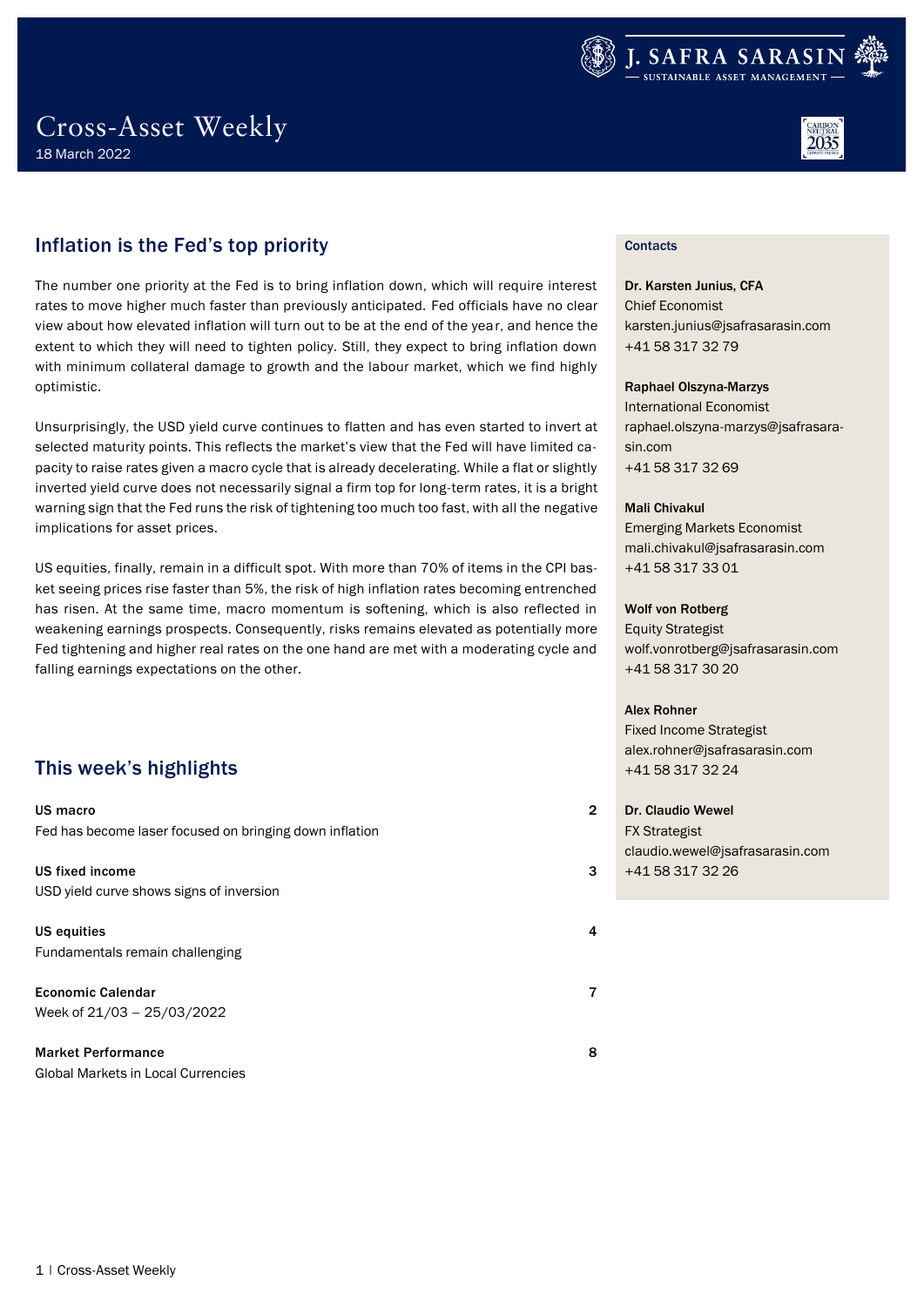



raphael.olszyna-marzys@jsafrasarasin.com

Lift-off finally happened on Wednesday. The median dot shows another six 25bp rate hikes

Officials are highly optimistic about their ability to bring inflation down, while doing minimum damage to growth or the labour market

There is no consensus within the FOMC about how much and how fast they will need to tighten policy to bring inflation under control

this year, and at least three in 2023

Raphael Olszyna-Marzys International Economist

+41 58 317 32 69

## <span id="page-1-0"></span>US macro

## <span id="page-1-1"></span>Fed has become laser focused on bringing down inflation

The number one priority at the Fed is to bring inflation down, which will require interest rates to move higher much faster than previously anticipated. Fed officials have no clear view about how elevated inflation will turn out to be at the end of the year, and hence the extent to which they will need to tighten policy. Still, they expect to bring inflation down with minimum collateral damage to growth and the labour market, which we find highly optimistic.

The focus of the meeting was clearly on inflation. With the war raging in Ukraine, it is likely to peak at a higher level and later than previously expected. The answer from Fed officials is to bring the monetary stance back to neutral and then into tight territory as soon as possible. At 2.75%, the median expectation for the policy rate is expected to be higher than the neutral rate (2.4%) by the end of 2023. And this doesn't take into account the tightening of monetary conditions that will result from the balance sheet runoff, which could start as soon as May.

The new forecasts for the economy are very optimistic, Fed officials think that they can tighten policy much faster and bring inflation down eventually toward its target with minimum impact on growth and without hurting the labour market. Indeed, GDP growth forecasts for 2023 and 2024 were left unchanged. And while their forecasts for this year were revised down quite materially (2.8%, from 4.0%), Mr. Powell mentioned that it had more to do with the fallout from the war rather than with tighter policy. The forecasts for the unemployment rate was basically left unchanged over the next three years. Needless to say, many things will need to fall into place for this scenario to materialize.

In addition, the range of estimates has become very wide. Back in December, no Fed official thought that rates could go beyond 2.25% by the end of 2023. Now, almost all of them think that they will go at least this far, and two officials believe rates will go as high as 3.75% (Exhibits 1-2). The spread between the lowest and highest estimates has increased from 0.75 percentage points (pp) to 1.75. This wide range of views clearly reflects the spread of views on inflation, which covers almost 2pp (from 1.2 three months ago). Obviously, uncertainty has risen significantly as the economy is being hit by yet another exogenous shock, which could evolve in very different ways. While it's obvious where monetary policy is headed to, the pace at which it will be tightened is all but certain.



Source: Federal Reserve, Bank J. Safra Sarasin, 17.03.2022 Source: Federal Reserve, Bank J. Safra Sarasin, 17.03.2022

### Exhibit 1: December 2021 dot plot Exhibit 2: March 2022 dot plot

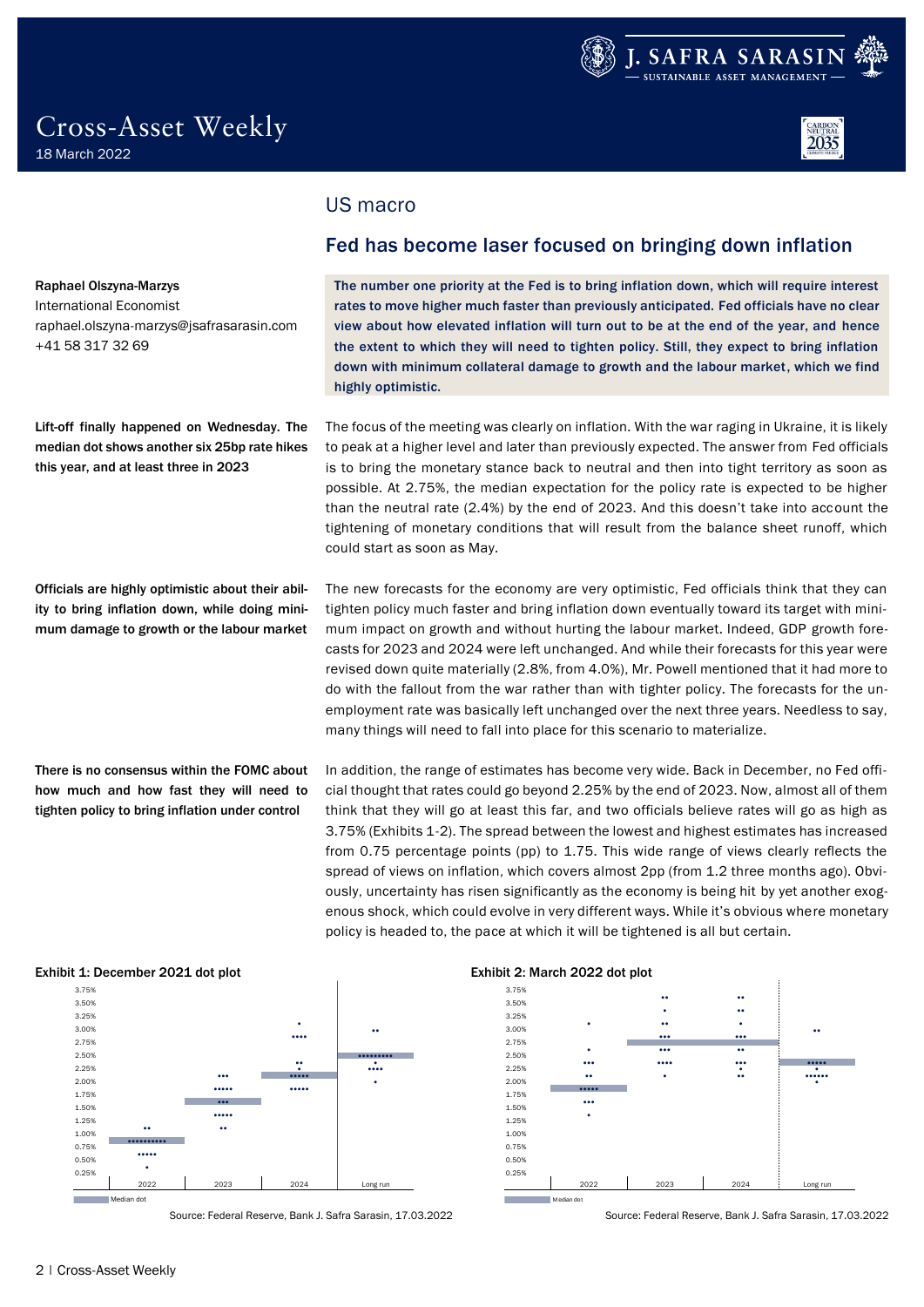

Alex Rohner

Fixed Income Strategist alex.rohner@jsafrasarasin.com

at selected maturity points

+41 58 317 3224



## <span id="page-2-0"></span>US fixed income

## <span id="page-2-1"></span>USD yield curve shows signs of inversion

The market's attention continues to focus on the shape of the US yield curve and the fact that it has started to invert at selected maturity points. This reflects the market's view that the Fed will have more limited capacity to raise rates given a macro cycle that is already decelerating. While a flat or slightly inverted yield curve does not necessarily signal a firm top for long-term rates, it is a bright warning sign that the Fed runs the risk of tightening too much too fast, with all the implications for asset prices.

As expected, the Fed has confirmed that it is committed to tighten policy quickly in order to rein in rapidly rising inflationary expectations. The March median FOMC projections put the Fed Funds rate at 2.75% by the end of 2023. Consequently, monetary policy would be in restrictive territory by the Fed's own definition of the neutral rate (which was brought down to 2.4% from 2.5%). Additionally, the balance sheet run-off could start as early as May and should largely run in the background. The Fed has delivered what was expected

The reaction to the latest dot plot and the hawkish statement from Chair Powell was fairly muted since the market had already repriced rate expectations. Still, the market continues to price a shallower rate cycle than the FOMC members' own projections (Exhibit 1). Indeed, their growth projections for 2023 and 2024 look quite optimistic given the rapid pace of expected rate rises. The market's reaction to the FOMC decision was muted

The Treasury yield curve has continued its flattening trend after the FOMC decision, as one would expect in a tightening cycle. Interestingly, the USD yield curve has started to invert selectively from the 3-year maturity onwards, underlining the market's view that the Fed will have a much more limited capacity to tighten given a macro cycle that is already decelerating (Exhibit 2). The yield curve continues to flatten and inverts







Source: Bloomberg, Bank J. Safra Sarasin, 17.03.2022 Source: Bloomberg, Bank J. Safra Sarasin, 17.03.2022

The yield curve is flashing a bright warning sign that the Fed runs the risk of tightening too much too quickly

Still, a flat or slightly inverted yield curve at the current stage does not necessarily signal a firm top for long-term rates yet. There is a risk that further upward pressure on shortterm rates – in case the Fed needs to do even more - could also drag long-term rates up for a while. Nevertheless, the yield curve is flashing a bright warning sign that the Fed runs the risk of tightening too much too fast.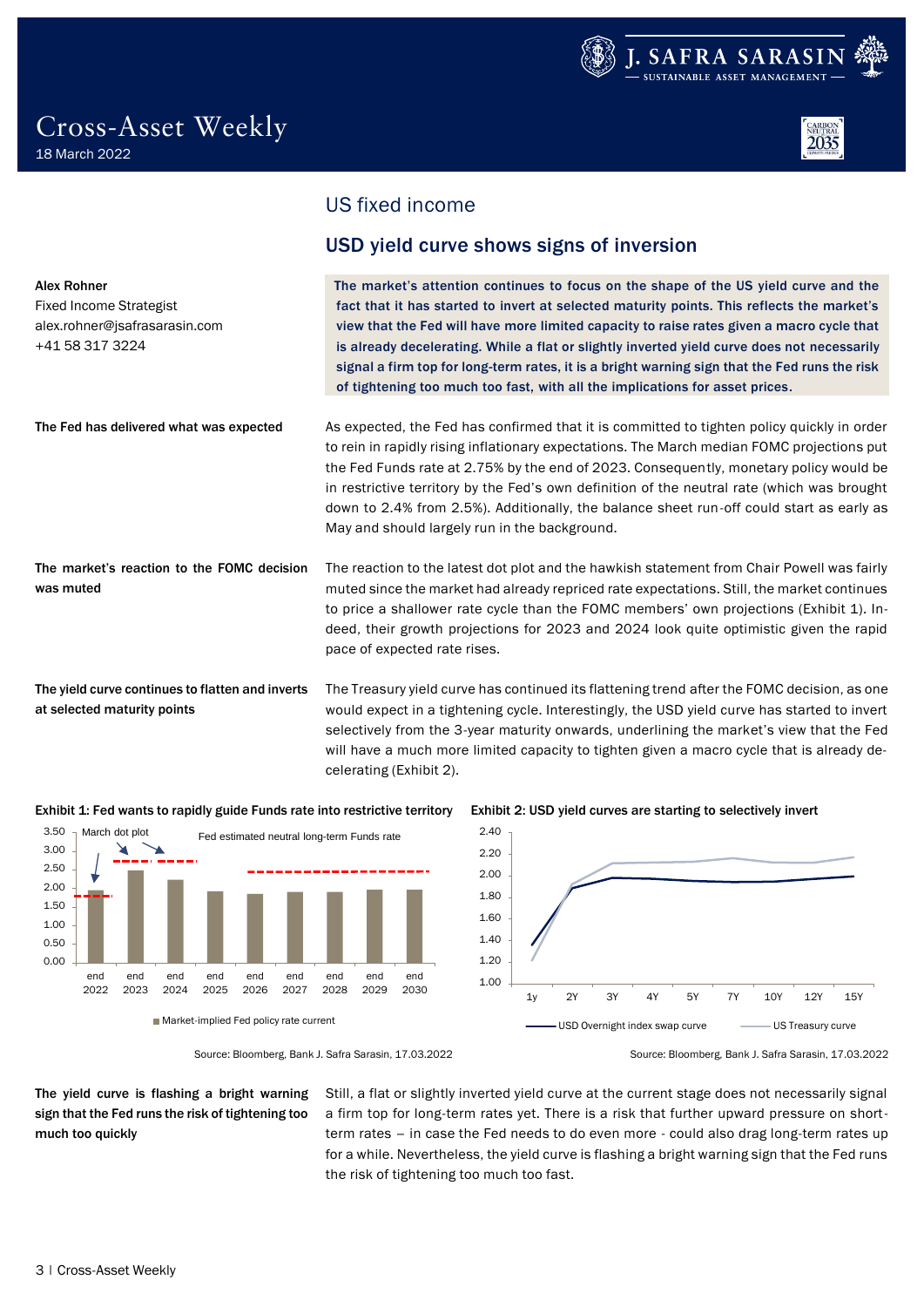

wolf.vonrotberg@jsafrasarasin.com

Wolf von Rotberg Equity Strategist

+41 58 317 30 20

have faded

## <span id="page-3-0"></span>US equities

## <span id="page-3-1"></span>Fundamentals remain challenging

US equities remain in a challenging environment. We would not recommend to chase the recent rebound. After the onset of the Ukraine war, the Fed is in an even more difficult spot. With more than 70% of items in the CPI basket seeing prices rise faster than 5%, the risk of high inflation rates becoming entrenched has risen. Yet the Fed is priced for the shallowest hiking cycle on record. At the same time, macro momentum is softening, which is also reflected in weakening earnings prospects. Consequently, risks remain elevated as potentially more Fed tightening and higher real rates on the one hand are met with a weaker cycle and falling earnings expectations on the other.

As markets perceive that some risks from the Ukraine war have faded somewhat over recent days, equity markets have rallied. US valuations have recovered from their sub-19x levels, which had been reached despite a sharp drop in real rates (Exhibit 1). The reason for this divergence was a typical risk-off reaction across asset classes. Bond yields retreated, equities dropped and credit spreads widened. As risks have abated, rates and valuations have started to converge again from both ends and the equity market gap to the rates and credit market is disappearing quickly (Exhibit 2). Markets have recovered somewhat as risks



Fundamental challenges remain in place

### Exhibit 1: Real Fed Funds futures and PEs converging again Exhibit 2: The gap can be attributed to a risk-off reaction



Source: Refinitiv, Bank J. Safra Sarasin, 16.03.2022 Source: Refinitiv, Bank J. Safra Sarasin, 16.03.2022

With the prospect for markets to move beyond the immediate shock of the Ukraine invasion, we revisit our cautious tactical stance on equities. Although some major pressure points, like commodity prices, have eased slightly, the fundamental situation remains largely unchanged compared to four weeks ago. While the market has sharply repriced expectations for the Fed and equities have de-rated accordingly, we believe the fundamental setup remains challenging. Market pricing for the Fed's current cycle is much shallower than in previous ones (Exhibit 3), in line with the Fed's own guidance. Yet inflation rates are substantially higher, suggesting that even after the latest repricing, the Fed might still need to do more (Exhibit 4).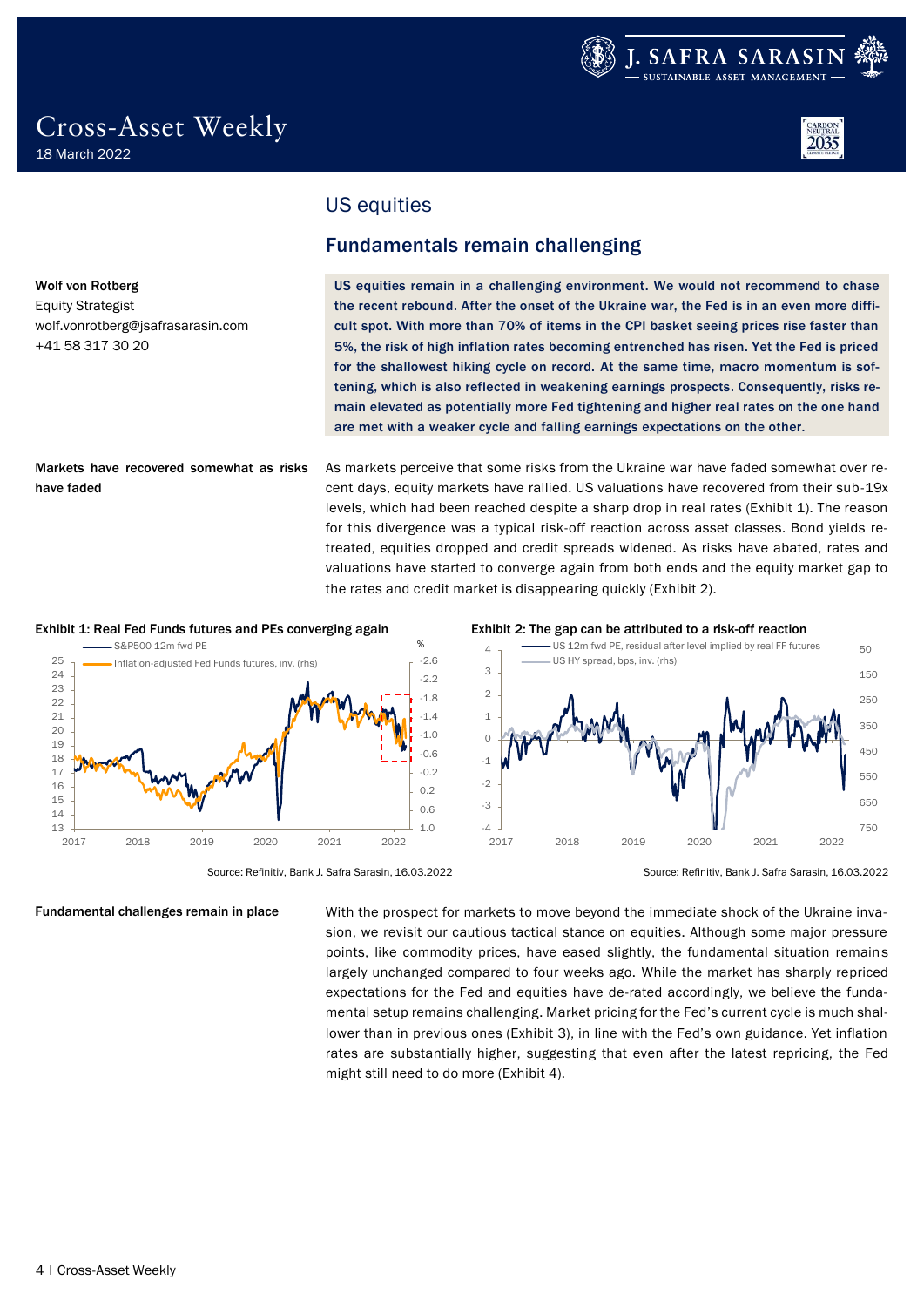

2035

## Cross-Asset Weekly 18 March 2022



### Exhibit 3: The current Fed pricing sees a shallower cycle than 2018 Exhibit 4: Inflation is highest in 40+ years





Inflation remains high and broad-based, while the Fed is priced for a fairly shallow cycle

There is the hope that inflation comes down naturally due to base effects and pandemicdriven shortages unwinding. However, this is at odds with the inflation dynamics itself. While inflation was a function of just a few items in the consumer basket initially, it has broadened substantially over recent months. As of February, more than 70% of the US inflation basket is seeing prices rise by more than 5% (yoy), which is the highest share of above-5% items since the late 1970s (Exhibit 5). With the risk of high inflation becoming increasingly entrenched, risks biased towards a more hawkish Fed policy trajectory remain in place, keeping upside pressure on Fed Funds futures alive. Accordingly, US 10-year yields are unlikely to retreat from their current 3-year high, unless weaker economic data start to bite (Exhibit 6).



Exhibit 5: The breadth of inflation across CPI basket items is worrying Exhibit 6: Fed Funds futures are driving 10-year yields higher

Fed tightening into a softening macro momentum bears risks as earnings fail to provide much support



Source: Refinitiv, Bank J. Safra Sarasin, 16.03.2022 Source: Refinitiv, Bank J. Safra Sarasin, 16.03.2022

Such a scenario cannot be fully discounted. The 100bp rise in the 10-year yield over the past six months happened against the backdrop of a falling US macro momentum. This is a reflection of the more advanced stage of the cycle during which the Fed now starts to tighten. Under its old framework, it would likely have raised policy rates last year when growth was still accelerating. This time around, the Fed is tightening into a softening cycle (Exhibit 7). This deceleration in the momentum data is more than just base effects as can be seen in consensus revisions for US earnings. These have turned negative this week, for the first time since mid-2020, mimicking 6-month changes in the US manufacturing purchasing managers index ISM (Exhibit 8).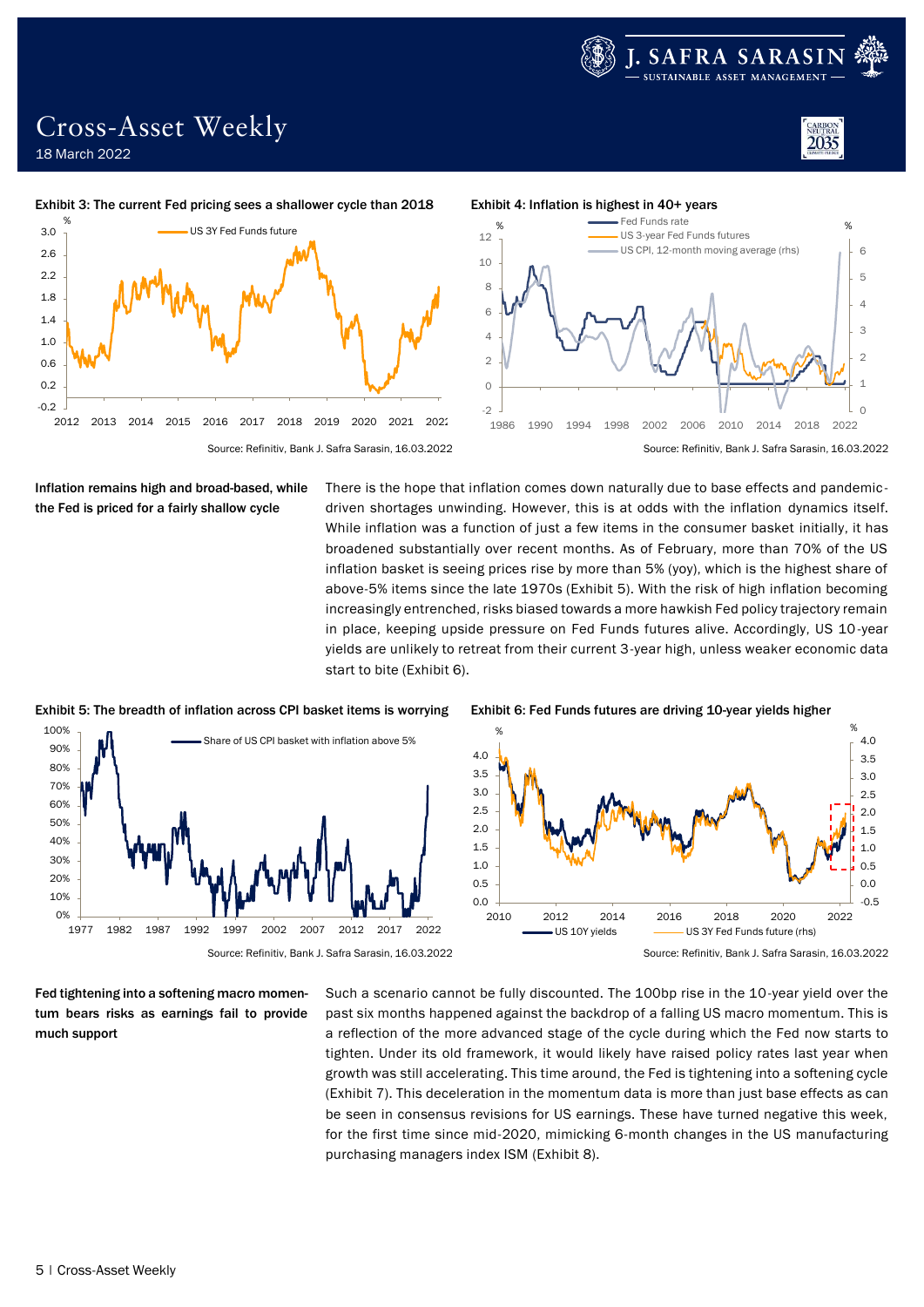







The Fed remains in a difficult spot, with higher real rates or a weakening cycle the most likely outcome. Either are headwinds for equities.

Cross-Asset Weekly

18 March 2022

Bottom-line, the Fed remains in a difficult spot. Inflation proves to be a bigger challenge than it had assumed and may well require more tightening than currently priced – unless demand fades more quickly for other reasons. In either scenario, equities continue to face headwinds and are unlikely to see new highs for the time being.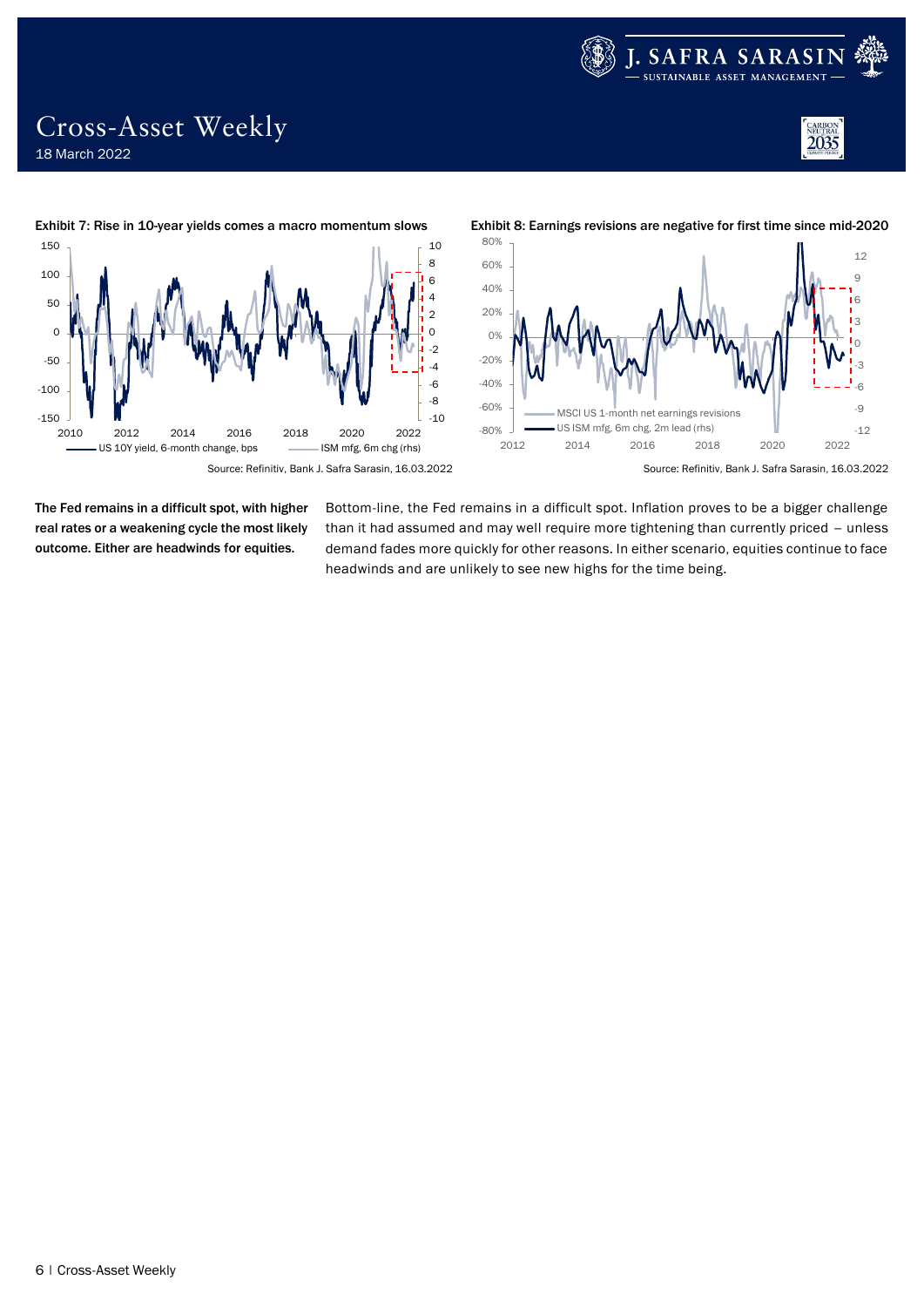



## <span id="page-6-0"></span>Economic Calendar

## <span id="page-6-1"></span>Week of 21/03 – 25/03/2022

|                    |                       |                                  | <b>Consensus</b> |             |                 |          |
|--------------------|-----------------------|----------------------------------|------------------|-------------|-----------------|----------|
| <b>Country</b>     | <b>Time</b>           | Item                             | <b>Date</b>      | <b>Unit</b> | <b>Forecast</b> | Prev.    |
|                    | Monday, 21.03.2022    |                                  |                  |             |                 |          |
| <b>GE</b>          | 08:00                 | <b>PPI MoM</b>                   | Feb              | mom         | --              | 2.20%    |
|                    | 08:00                 | PPI YoY                          | Feb              | yoy         | --              | 25.00%   |
| <b>US</b>          | 13:30                 | Chicago Fed Nat. Activity Index  | Feb              | Index       | $\cdots$        | 0.69     |
|                    |                       |                                  |                  |             |                 |          |
|                    | Tuesday, 22.03.2022   |                                  |                  |             |                 |          |
| <b>US</b>          | 15:00                 | <b>Richmond Fed Manuf, Index</b> | Mar              | Index       | 0.0             | 1.0      |
|                    |                       |                                  |                  |             |                 |          |
|                    | Wednesday, 23.03.2022 |                                  |                  |             |                 |          |
| <b>UK</b>          | 08:00                 | <b>CPI YoY</b>                   | Feb              | yoy         | 5.90%           | 5.50%    |
|                    | 08:00                 | <b>CPI Core YoY</b>              | Feb              | yoy         | $-$             | 4.40%    |
| US                 | 12:00                 | <b>MBA Mortgage Applications</b> | Mar18 wow        |             | Ξ.              | $-1.20%$ |
|                    | 15:00                 | <b>New Home Sales</b>            | Feb              | 1'000       | 814k            | 801k     |
|                    |                       |                                  |                  |             |                 |          |
|                    | Thursday, 24.03.2022  |                                  |                  |             |                 |          |
| <b>FR</b>          | 09:15                 | <b>Markit France Manf, PMI</b>   | Mar              | Index       | --              | 57.20    |
| <b>GE</b>          | 09:30                 | Markit Germany Manf. PMI         | Mar              | Index       | --              | 58.40    |
| EU                 | 10:00                 | Markit Eurozone Manf, PMI        | Mar              | Index       | --              | 58.20    |
| <b>UK</b>          | 10:30                 | Markit UK Manf, PMI              | Mar              | Index       | --              | 58.00    |
| <b>US</b>          | 14:45                 | S&P Global US Manf PMI           | Mar              | Index       | 55.00           | 57.30    |
|                    | 16:00                 | Kansas City Manf. PMI            | Mar              | Index       | --              | 29.00    |
|                    |                       |                                  |                  |             |                 |          |
| Friday, 25.03.2022 |                       |                                  |                  |             |                 |          |
| cЕ                 |                       | $10.00$ IEO Expectations Indox   | $M_{\rm}$        | Indov       |                 | ററ ററ    |

| GE | 10:00 IFO Expectations Index                    | Mar Index |  | $-99.20$  |
|----|-------------------------------------------------|-----------|--|-----------|
| US | $\setminus$ 15:00 U. of Mich. 5-10 Yr Inflation | Mar F %   |  | $-3.00\%$ |

Source: Bloomberg, J. Safra Sarasin as of 17.03.2022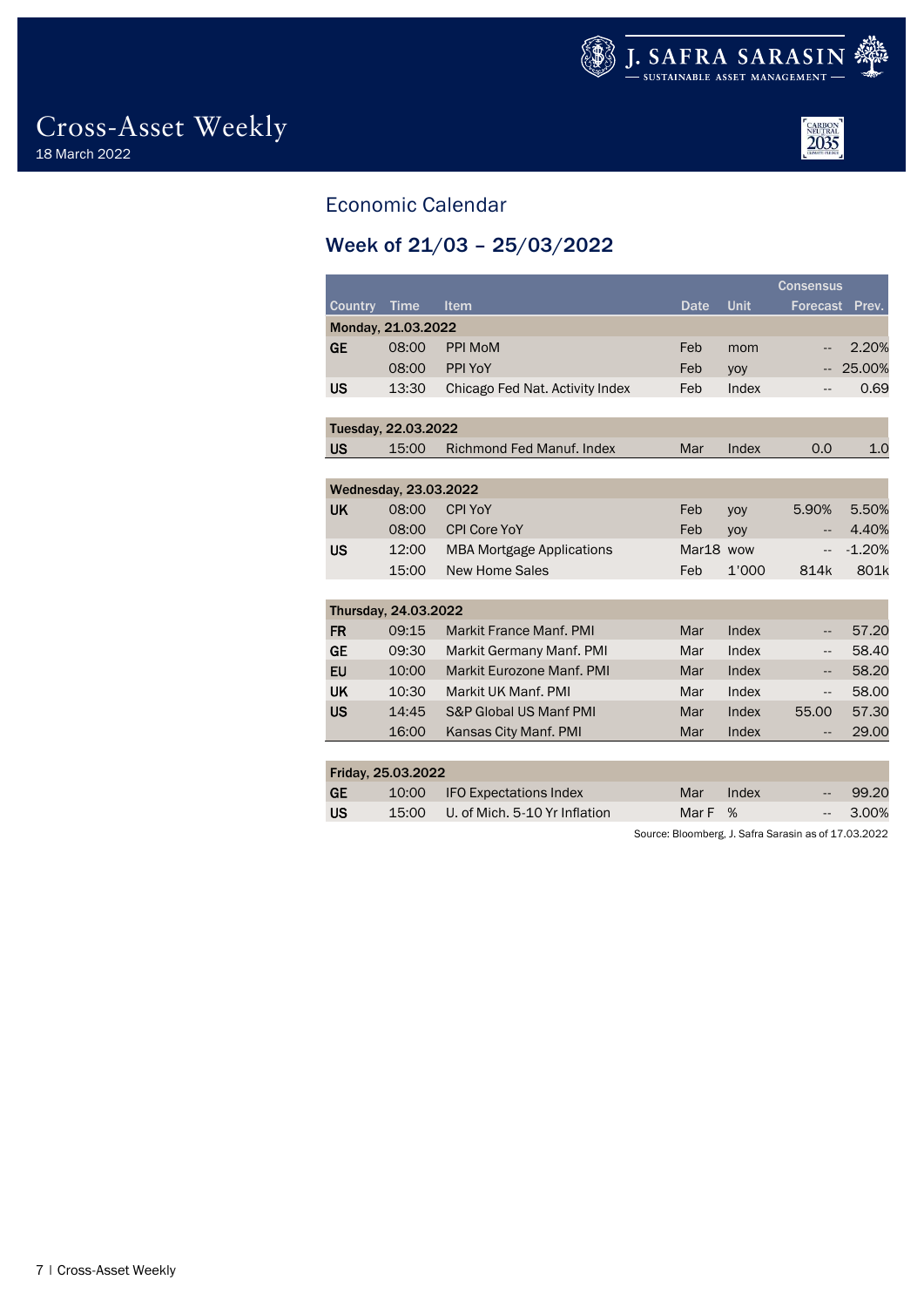



## <span id="page-7-0"></span>Market Performance

## <span id="page-7-1"></span>Global Markets in Local Currencies

| <b>Government Bonds</b>         | <b>Current value</b> | $\triangle$ 1W<br>∆ YTD |    | TR YTD in % |  |
|---------------------------------|----------------------|-------------------------|----|-------------|--|
| Swiss Eidgenosse 10 year (%)    | 0.41                 | 6                       | 55 | $-3.8$      |  |
| German Bund 10 year (%)         | 0.40                 | 15                      | 58 | $-4.4$      |  |
| UK Gilt 10 year (%)             | 1.57                 |                         | 59 | $-4.1$      |  |
| US Treasury 10 year (%)         | 2.18                 | 19                      | 67 | $-5.4$      |  |
| French OAT - Bund, spread (bp)  | 45                   | -2                      | 8  |             |  |
| Italian BTP - Bund, spread (bp) | 152                  | -8                      | 17 |             |  |
|                                 |                      |                         |    |             |  |

| <b>Stock Markets</b>         | Level  | $P/E$ ratio | <b>1W TR in %</b> | TR YTD in % |
|------------------------------|--------|-------------|-------------------|-------------|
| SMI - Switzerland            | 12'062 | 17.6        | 6.4               | $-5.2$      |
| DAX - Germany                | 14'388 | 12.9        | 7.0               | $-9.4$      |
| <b>MSCI</b> Italy            | 758    | 9.3         | 5.0               | $-11.8$     |
| <b>IBEX</b> - Spain          | 8'412  | 12.6        | 4.2               | $-3.1$      |
| DJ Euro Stoxx 50 - Eurozone  | 3'885  | 13.3        | 6.4               | $-9.3$      |
| <b>MSCI UK</b>               | 2'108  | 11.3        | 4.0               | 2.4         |
| S&P 500 - USA                | 4'412  | 19.6        | 3.6               | $-7.1$      |
| Nasdaq 100 - USA             | 14'119 | 24.8        | 3.9               | $-13.3$     |
| <b>MSCI Emerging Markets</b> | 1'121  | 12.2        | 17                | $-8.8$      |

| <b>Forex - Crossrates</b>        | Level | 3M implied<br>volatility | $1W$ in $%$ | YTD in % |
|----------------------------------|-------|--------------------------|-------------|----------|
| USD-CHF                          | 0.94  | 6.6                      | 0.4         | 2.6      |
| EUR-CHF                          | 1.04  | 7.1                      | 1.9         | 0.4      |
| GBP-CHF                          | 1.23  | 7.3                      | 1.2         | 0.0      |
| EUR-USD                          | 1.11  | 7.6                      | 1.5         | $-2.2$   |
| GBP-USD                          | 1.32  | 8.0                      | 0.9         | $-2.6$   |
| USD-JPY                          | 119.0 | 6.9                      | 1.4         | 3.4      |
| EUR-GBP                          | 0.84  | 6.5                      | 0.6         | 0.4      |
| EUR-SEK                          | 10.45 | 8.5                      | $-1.9$      | 2.0      |
| EUR-NOK                          | 9.75  | 9.1                      | $-0.8$      | $-2.4$   |
| <b>Commodities</b>               | Level | 3M realised              | $1W$ in $%$ | YTD in % |
|                                  |       | volatility               |             |          |
| <b>Bloomberg Commodity Index</b> | 125   | 31.0                     | $-0.9$      | 25.4     |
| Brent crude oil - USD / barrel   | 113   | 76.7                     | $-1.3$      | 43.5     |
| Gold bullion - USD / Troy ounce  | 1'934 | 19.6                     | $-3.2$      | 6.6      |

Source: J. Safra Sarasin, Bloomberg as of 17.03.2022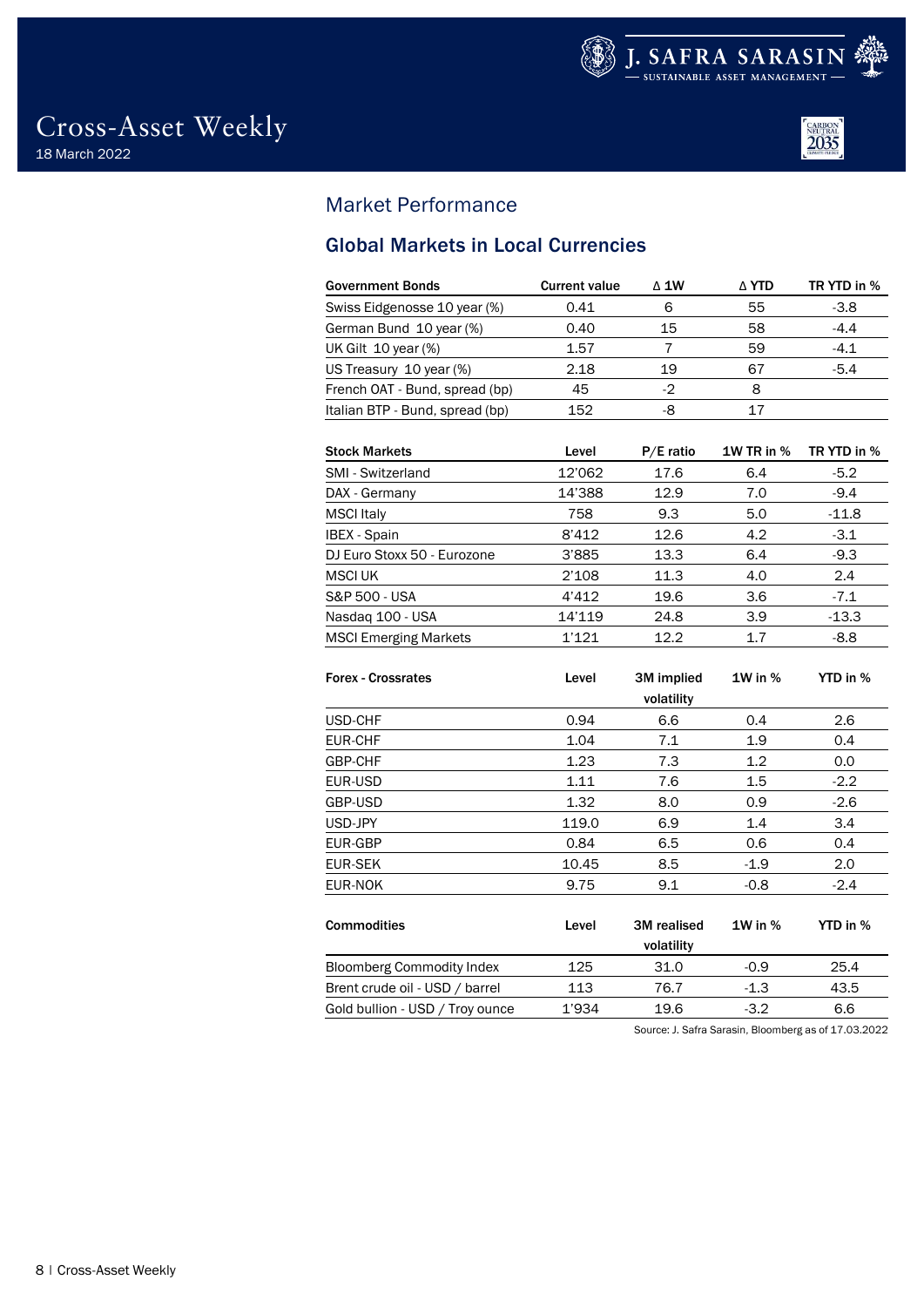

# Cross-Asset Weekly



## 18 March 2022

### Important legal Information

This document has been prepared by Bank J. Safra Sarasin Ltd ("Bank") for information purposes only. It is not the result of financial research conducted. Therefore, the "Directives on the Independence of Financial Research" of the Swiss Bankers Association do not apply to this document.

This document is based on publicly available information and data ("the Information") believed to be correct, accurate and complete. The Bank has not verified and is unable to guarantee the accuracy and completeness of the Information contained herein. Possible errors or incompleteness of the Information do not constitute legal grounds (contractual or tacit) for liability, either with regard to direct, indirect or consequential damages. In particular, neither the Bank nor its shareholders and employees shall be liable for the views contained in this document. Third party data providers make no warranties or representations of any kind relating to the accuracy, completeness or timeliness of the data provided and shall have no liability for any damages of any kind relating to such data.

This document does not constitute a request or offer, solicitation or recommendation to buy or sell investment instruments or services. It should not be considered as a substitute for individual advice and risk disclosure by a qualified financial, legal or tax advisor. You are reminded to read all relevant documentation before making any investment, including risk warnings, and to seek any specialist financial or tax advice that you need. You are not permitted to pass this document on to others, apart from your professional advisers. If you have received it in error please return or destroy it.

Past performance is no indication of current or future performance. Investments in foreign currencies are subject to exchange rate fluctuations. Exchange rate risk will apply if the investor's reference currency is not the same as the investment currency. Information containing forecasts are intended for information purpose only and are neither projections nor guarantees for future results and could differ significantly for various reasons from actual performance. The views and opinions contained in this document, along with the quoted figures, data and forecasts, may be subject to change without notice. There is no obligation on the part of Bank or any other person to update the content of this document. The Bank does not accept any liability whatsoever for losses arising from the use of the Information (or parts thereof) contained in this document. Neither this document nor any copy thereof may be sent to or taken into the United States or distributed in the United States or to a US person. This information is not directed to any person in any jurisdiction where (by reason of that person's nationality, residence or otherwise) such distribution is prohibited and may only be distributed in countries where its distribution is legally permitted.

### Bloomberg

"Bloomberg®" and the referenced Bloomberg Index/Indices are service marks of Bloomberg Finance L.P. and its affiliates, including Bloomberg Index Services Limited ("BISL"), the administrator of the index (collectively, "Bloomberg") and have been licensed for use for certain purposes by Bank J. Safra Sarasin Ltd. Bloomberg is not affiliated with Bank J. Safra Sarasin Ltd, and Bloomberg does not approve, endorse, review, or recommend the financial instrument(s) mentioned in this publication. Bloomberg does not guarantee the timeliness, accurateness, or completeness of any data or information relating to the financial instrument(s) mentioned in this publication.

### ICE Data Indices

Source ICE Data Indices, LLC ("ICE DATA"), is used with permission. ICE Data, its affiliates and their respective third party suppliers disclaim any and all warranties and representations, express and/or implied, including any warranties of merchantability or fitness for a particular purpose or use, including the indices, index data and any data included in, related to, or derived therefrom. Neither ICE Data, its affiliates or their respective third party providers shall not be subject to any damages or liability with respect to the adequacy, accuracy, timeliness or completeness of the indices or the index data or any component thereof, and the indices and index data and all components thereof are provided on an "as is" basis and your use is at your own risk. ICE Data, its affiliates and their respective third party suppliers do not sponsor, endorse, or recommend Bank J. Safra Sarasin Ltd, or any of its products or services.

### J.P. Morgan

Information has been obtained from sources believed to be reliable but J.P. Morgan does not warrant its completeness or accuracy. The Index is used with permission. The Index may not be copied, used, or distributed without J.P. Morgan's prior written approval. Copyright 2020, J.P. Morgan Chase & Co. All rights reserved.

### MSCI Indices

Source: MSCI. The MSCI information may only be used for your internal use, may not be reproduced or redisseminated in any form and may not be used as a basis for or a component of any financial instruments or products or indices. None of the MSCI information is intended to constitute investment advice or a recommendation to make (or refrain from making) any kind of investment decision and may not be relied on as such. Historical data and analysis should not be taken as an indication or guarantee of any future performance analysis, forecast or prediction. The MSCI information is provided on an "as is" basis and the user of this information assumes the entire risk of any use made of this information. MSCI, each of its affiliates and each other person involved in or related to compiling, computing or creating any MSCI information (collectively, the "MSCI Parties") expressly disclaims all warranties (including, without limitation, any warranties of originality, accuracy, completeness, time-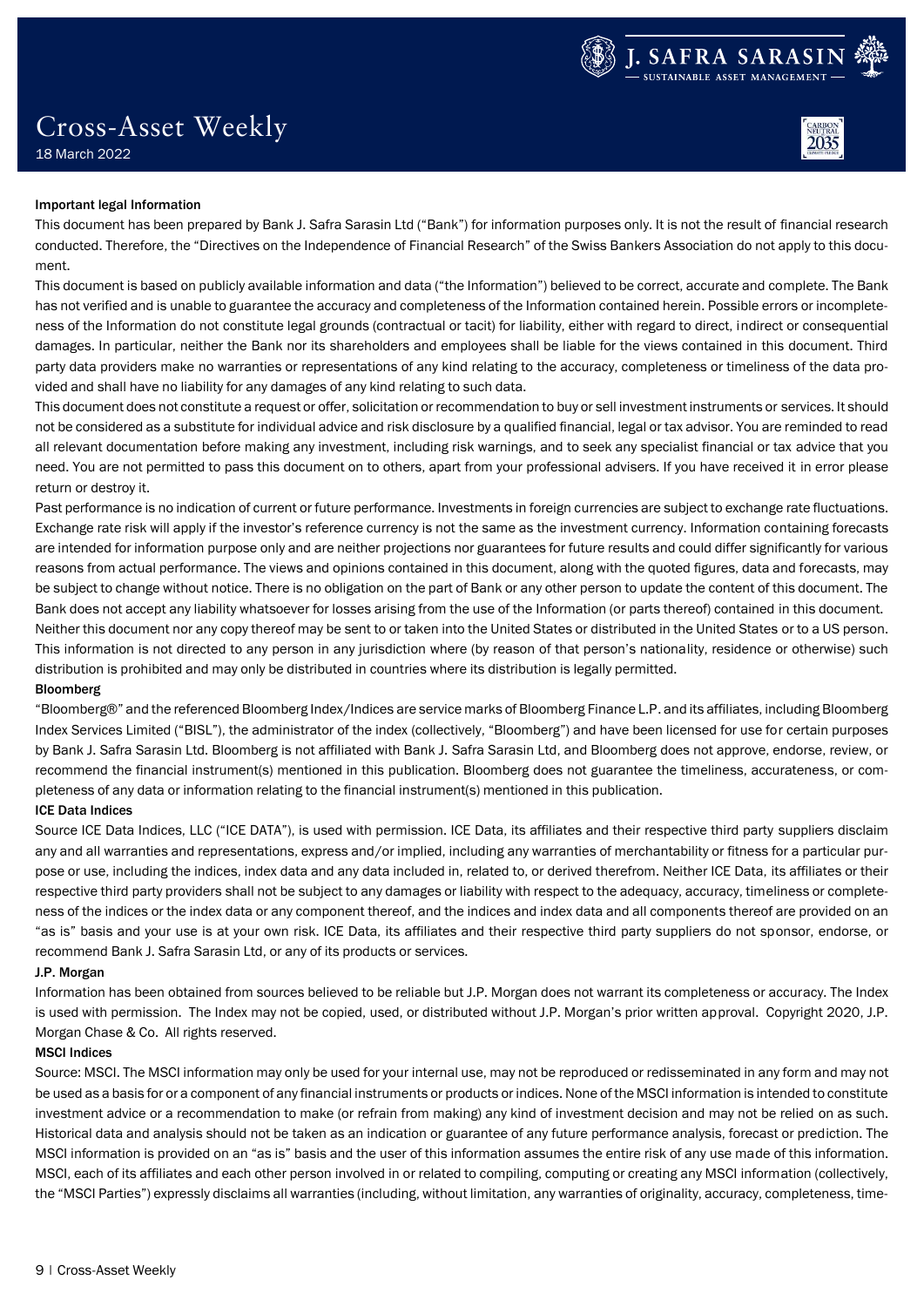Cross-Asset Weekly

18 March 2022

liness, non-infringement, merchantability and fitness for a particular purpose) with respect to this information. Without limiting any of the foregoing, in no event shall any MSCI Party have any liability for any direct, indirect, special, incidental, punitive, consequential (including, without limitation, lost profits) or any other damages. (www.msci.com)

### SMI

SIX Swiss Exchange AG ("SIX Swiss Exchange") is the source of SMI Indices® and the data comprised therein. SIX Swiss Exchange has not been involved in any way in the creation of any reported information and does not give any warranty and excludes any liability whatsoever (whether in negligence or otherwise) – including without limitation for the accuracy, adequateness, correctness, completeness, timeliness, and fitness for any purpose – with respect to any reported information or in relation to any errors, omissions or interruptions in the SMI Indices® or its data. Any dissemination or further distribution of any such information pertaining to SIX Swiss Exchange is prohibited. Distribution Information

Unless stated otherwise this publication is distributed by Bank J. Safra Sarasin Ltd (Switzerland).

The Bahamas: This publication is circulated to private clients of Bank J. Safra Sarasin (Bahamas) Ltd, and is not intended for circulation to nationals or citizens of The Bahamas or a person deemed 'resident' in The Bahamas for the purposes of exchange control by the Central Bank of The Bahamas.

Dubai International Financial Centre (DIFC): This material is intended to be distributed by Bank J. Safra Sarasin Asset Management (Middle East) Ltd ["BJSSAM"] in DIFC to professional clients as defined by the Dubai Financial Services Authority (DFSA). BJSSAM is duly authorised and regulated by DFSA. If you do not understand the contents of this document, you should consult an authorised financial adviser. This material may also include Funds which are not subject to any form of regulation or approval by the Dubai Financial Services Authority ("DFSA"). The DFSA has no responsibility for reviewing or verifying any Issuing Document or other documents in connection with these Funds. Accordingly, the DFSA has not approved the Issuing Document or any other associated documents nor taken any steps to verify the information set out in the Issuing Document, and has no responsibility for it. The Units to which the Issuing Document relates may be illiquid and/or subject to restrictions on their resale. Prospective purchasers should conduct their own due diligence on the Units.

Germany: This marketing publication/information is being distributed in Germany by J. Safra Sarasin (Deutschland) GmbH, Kirchnerstraße 6-8, 60311 Frankfurt am Main, for information purposes only and does not lodge claim to completeness of product characteristics. Insofar as information on investment funds is contained in this publication, any product documents are available on request free of charge from J. Safra Sarasin (Deutschland) GmbH, Kirchnerstraße 6-8, 60311 Frankfurt am Main in English and German language. To the extent that indicative investment options or portfolio structures are included, the following applies: The indicative investment options or portfolio structures presented in these documents and the underlying model calculations are based on the information and data provided to us in the context of the asset advisory discussion, and we have not checked them for accuracy or completeness. The indicative investment option/portfolio structure described here is thus intended as a guide and does not make any claim to comprehensive suitability but aims to inform you about the general possibilities that an investment entails. In order to provide you with a final investment recommendation that is tailored to your specific situation, we need further information, in particular on your investment goals, risk tolerance, experience and knowledge of financial services and products and your financial situation. This publication is intended to be distributed by J. Safra Sarasin (Deutschland) GmbH, Kirchnerstraße 6-8, 60311 Frankfurt am Main to clients domiciled or having their registered office in Germany and is directed exclusively at institutional clients who intend to conclude investment business exclusively as entrepreneurs for commercial purposes. This clientele is limited to credit and financial services institutions, capital management companies and insurance companies, provided that they have the necessary permission for the business operation and are subject to supervision, as well as medium and large corporations within the meaning of the German Commercial Code (section 267 (2) and (3) HGB).

Gibraltar: This marketing document is distributed from Gibraltar by Bank J. Safra Sarasin (Gibraltar) Ltd, First Floor Neptune House, Marina Bay, Gibraltar to its clients and prospects. Bank J. Safra Sarasin (Gibraltar) Ltd whose Registered Office is 57/63 Line Wall Road, Gibraltar offers wealth and investment management products and services to its clients and prospects. Incorporated in Gibraltar with registration number 82334. Bank J. Safra Sarasin (Gibraltar) Ltd is authorised and regulated by the Gibraltar Financial Services Commission. Telephone calls may be recorded. Your personal data will be handled in accordance with our Data and Privacy Statement. Where this publication is provided to you by Bank J. Safra Sarasin (Gibraltar) Limited: This document is approved as a marketing communication for the purposes of the Financial Services Act 2019. Nothing in this document is intended to exclude or restrict any liability that we owe to you under the regulatory system that applies to us, and in the event of conflict, any contrary indication is overridden. You are reminded to read all relevant documentation before making any investment, including risk warnings, and to seek any specialist financial or tax advice that you need. You are not permitted to pass this document on to others, apart from your professional advisers. If you have received it in error please return or destroy it.

Hong Kong: This document is disseminated by Bank J. Safra Sarasin Ltd, Hong Kong Branch in Hong Kong. Bank J. Safra Sarasin Ltd, Hong Kong Branch is a licensed bank under the Hong Kong Banking Ordinance (Cap. 155 of the laws of Hong Kong) and a registered institution under the Securities and Futures Ordinance (cap. 571 of the laws of Hong Kong).